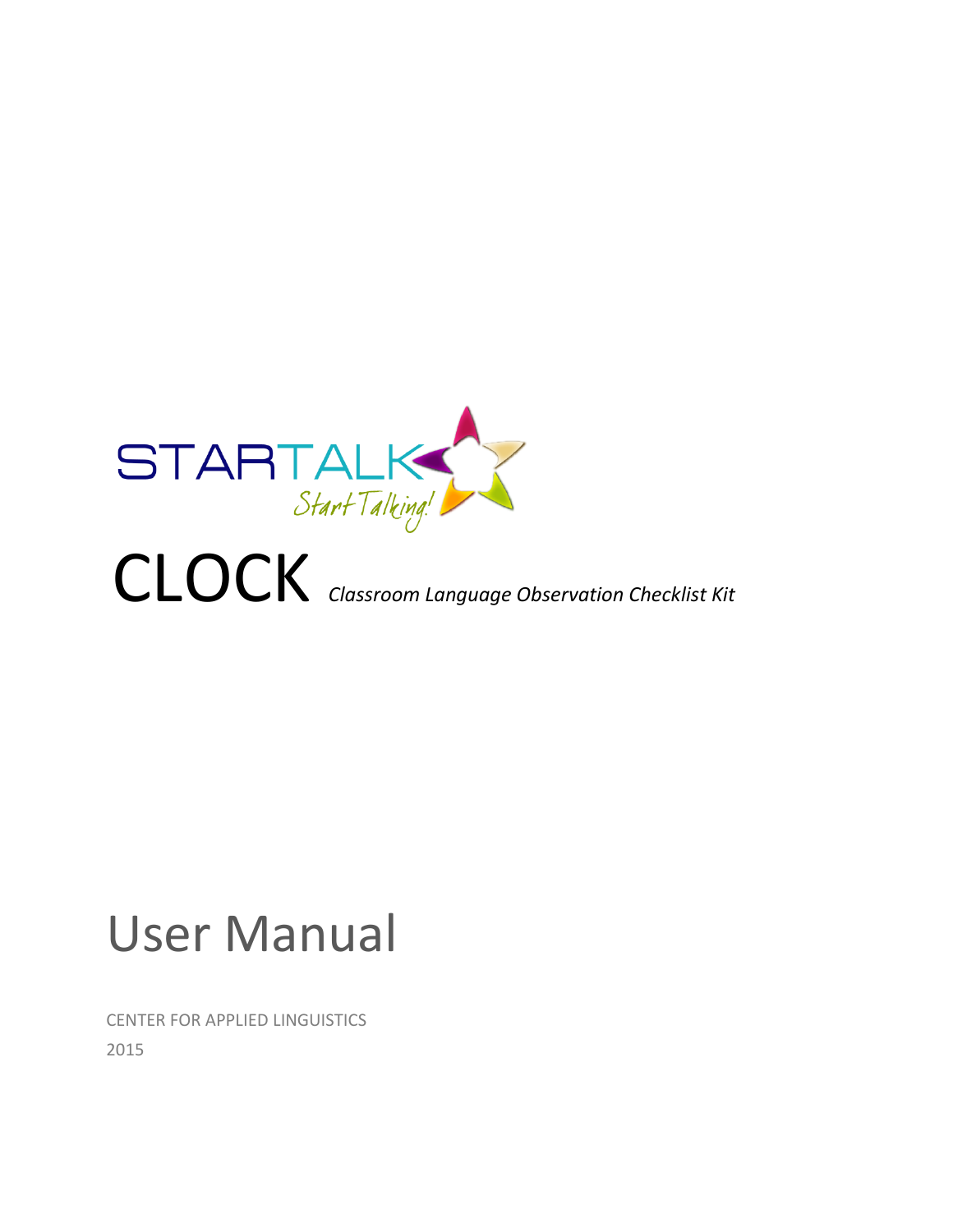### **I. Purpose of the CLOCK**

The CLOCK is a formative assessment tool designed for K-5 STARTALK teachers to periodically assess students' speaking and listening comprehension skills based on observations of students' use of the target language in a classroom setting. Developing proficiency in a language is a process that takes place gradually over time. The amount of progress a student makes over a set period of time depends on many factors, including the type of language program, the extent to which the instructor uses the target language in the classroom, the frequency and length of instruction time, the types of activities teachers provide for students to use the language for real purposes in the classroom, and student motivation. The CLOCK can help teachers track student language growth and inform instruction by documenting student performance during different classroom activities. The CLOCK provides important formative assessment data, but it is not a tool to assign a summative global proficiency level.

#### **II. Components of the CLOCK**

The CLOCK consists of four components to help STARTALK teachers observe their students during class activities and record what they can do. These class activities can include students responding to questions or commands, interacting with classmates, or sharing information. Below is a list of the different components of the CLOCK with corresponding descriptions of their content and purpose, followed by a flow chart that shows the sequence of their use.

#### **CLOCK Components**

- 1. Sample Activities, Set-Up, and Completion
- 2. Language Samples
- 3. Sample Completed Checklists and Student Activity Performance Records
- 4. Checklists and Student Activity Performance Records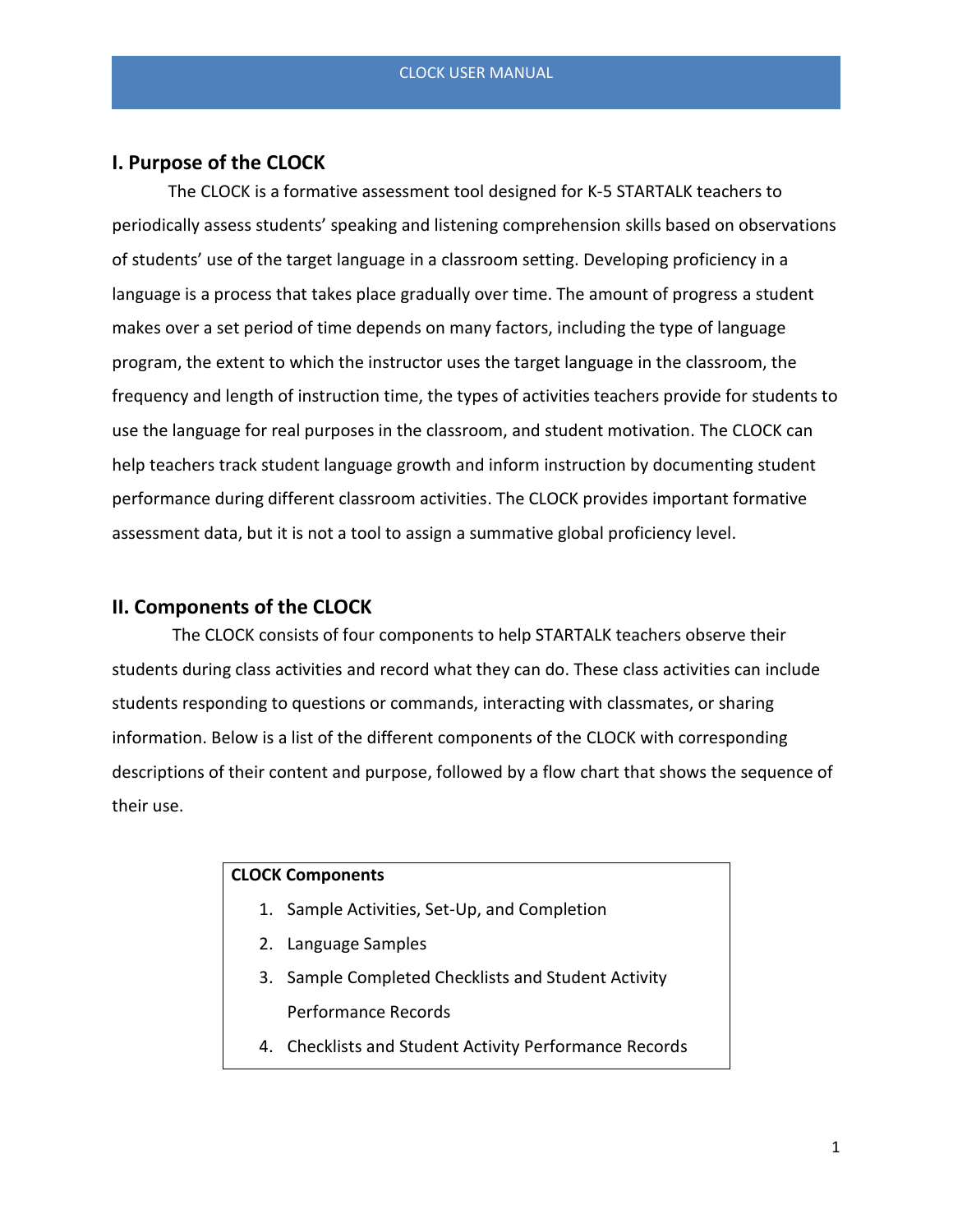#### *Component 1: Sample Activities, Set-Up, and Completion*

Planning for assessment involves identifying instructional or assessment activities in which students will produce enough language so that teachers can use the checklists to record aspects of their performance. The Sample Activities, Set-Up, and Completion component lists a number of suggested activities teachers can set up in their classrooms to elicit student language and/or check for comprehension. It also includes sample scenarios that describe different steps from preparation to implementation to reporting when using the CLOCK.

#### *Component 2: Language Samples*

Language samples collected from a variety of STARTALK student programs and in conjunction with other assessment projects illustrate activities described in Component 1. Each sample includes a description of the program context, the instructional/assessment activity and the student's or students' performance level(s).

#### *Component 3: Sample Completed Checklists and Student Activity Performance Record***s**

This component contains sample completed checklists (one at the novice level and two at the intermediate level) and two sample completed Student Activity Performance Record forms which align with language samples in Component 2.

#### *Component 4: Checklists and Student Activity Performance Record***s**

The CLOCK Checklists are tools that teachers will use before, during, and after they observe a student or students to determine the extent to which they are progressing in the language. The checklists are based on the *ACTFL Performance Descriptors for Language Learners* (ACTFL 2012), the *ACTFL Oral Proficiency Guidelines for Speaking and Listening* (ACTFL 1999, 1986), the *NCSSFL-ACTFL Can-Do Statements* (ACTFL, 2013), the *Early Language Listening and Oral Proficiency Rating Profile* (CAL, 2010), and *COPE/SOPA Proficiency Assessment Rating Scale* (CAL, 2010). There are two performance checklists: one for Novice and one for Intermediate levels.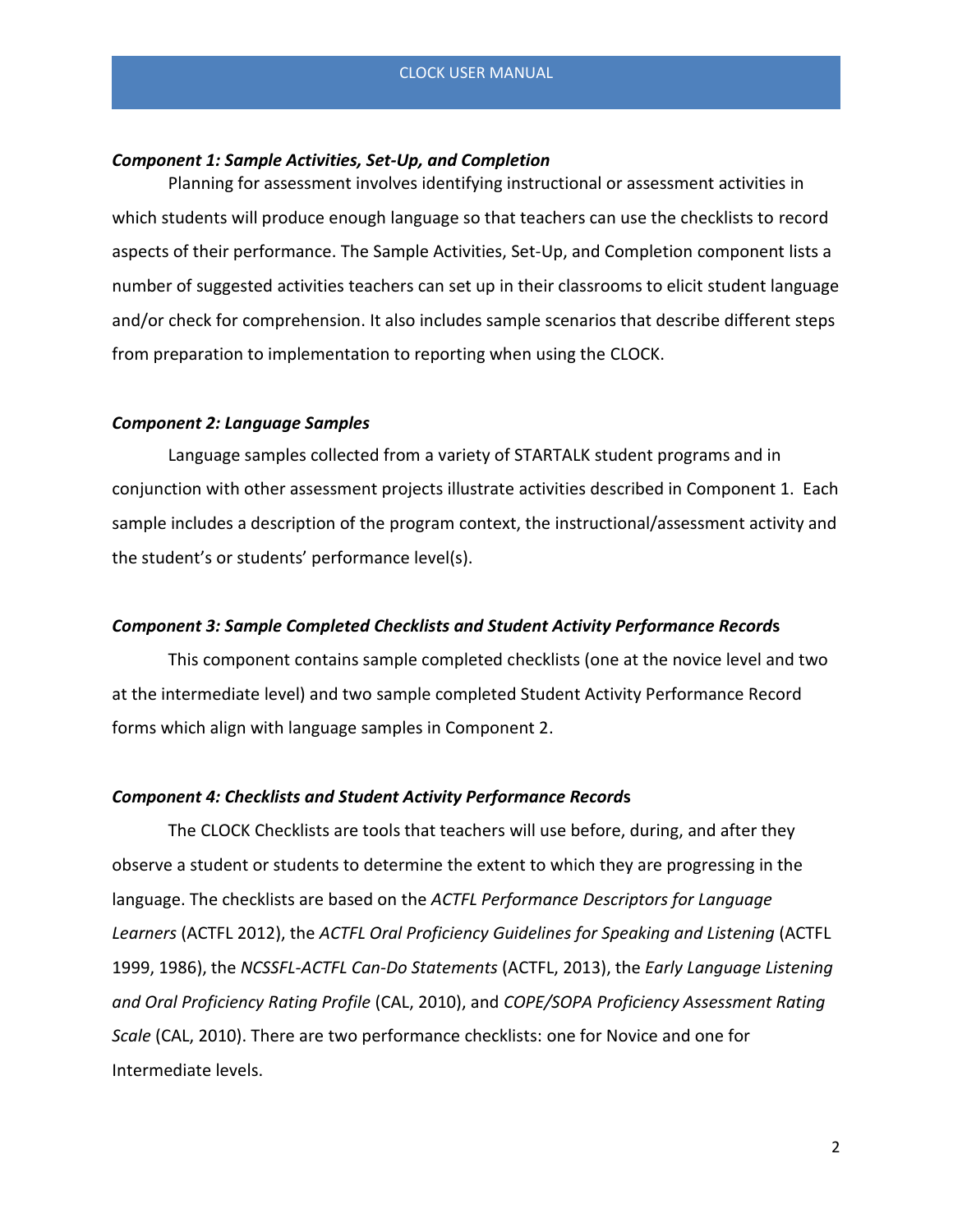#### CLOCK USER MANUAL

The checklists focus on listening comprehension and on speaking skills in terms of fluency, language control, and vocabulary. Listening comprehension refers to what a student understands in the target language. Fluency refers to how a student's language flows as perceived by the listener. Language control refers to how well a student can use the target language. Vocabulary refers to the kinds of words a student knows in the target language. The checklists also provide the option of observing students' use of communication strategies and determining if a students' current performance aligns with lesson specific can-do statements. In addition, this CLOCK component includes contextualized student language samples and checklists to help users better understand the performance levels.

Prior to setting up an activity to assess, teachers need to look over the checklists and determine which one to use (Novice or Intermediate) based on what they have informally observed in class, the background of the student(s), and the nature of the program. Teachers observe students using the target language during activities, fill in the background information at the top of the appropriate checklist, and check off all descriptors that apply across the different performance sublevels and skill areas. At the end of the activity, teachers note the level of performance with the most checked off descriptors. For additional information on performance levels see: [http://www.actfl.org/publications/guidelines-and-manuals/actfl](http://www.actfl.org/publications/guidelines-and-manuals/actfl-performance-descriptors-language-learners)[performance-descriptors-language-learners](http://www.actfl.org/publications/guidelines-and-manuals/actfl-performance-descriptors-language-learners)

The Student Activity Performance Records are designed for purposes of data collection or comparison. The Student Activity Performance Records are forms teachers can use to document student performance during interpersonal or presentational activities. There are two types of Student Performance Records, one for an individual student engaged in different activities over time and one to use for a group of students engaged in the same activity. These forms are helpful for tracking students' progress, determining if lesson can-dos have been met, or gathering classroom-based evidence of program effectiveness.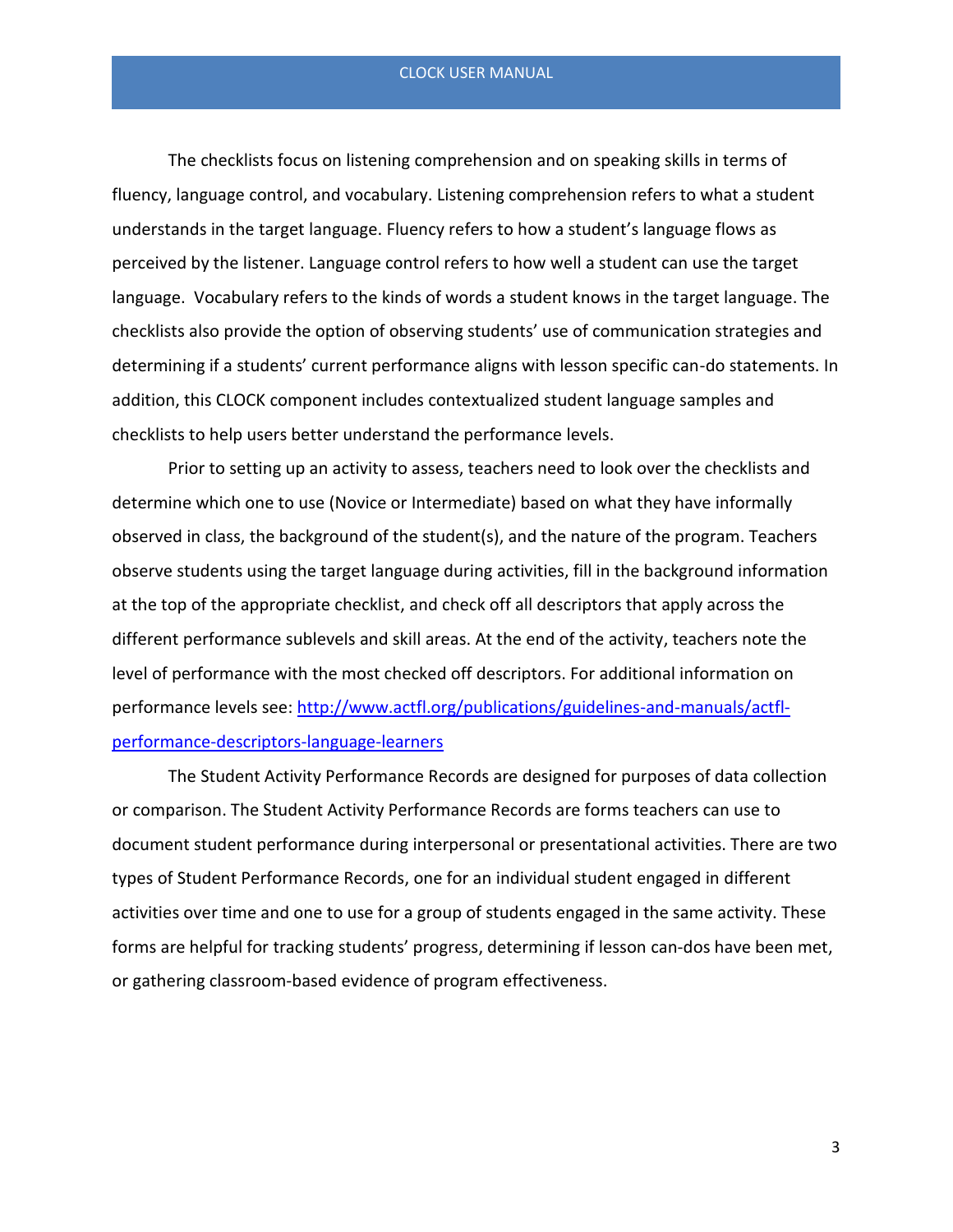#### CLOCK USER MANUAL

The flow chart below summarizes the steps for using the CLOCK:



## **III. Applications of the CLOCK**

This tool can be used for several purposes, as illustrated in the table below.

| <b>Feedback to</b>      | The CLOCK can be used to illustrate a student's skill level in detail.        |
|-------------------------|-------------------------------------------------------------------------------|
| parents on student      | When teachers send the completed CLOCK checklists home                        |
| progress                | periodically, parents can follow their child's progress.                      |
| Program                 | Possible uses of the CLOCK for evaluation include:                            |
| evaluation              | comparison of performance across grade levels                                 |
|                         | tracking progress from one week/month/year to the next<br>$\bullet$           |
|                         | adjusting curricula or instructional practices to improve future<br>$\bullet$ |
|                         | student performance outcomes                                                  |
| <b>Tracking student</b> | The CLOCK can be used to track student progress in their language             |
| progress                | development over time in both year-long programs and short-term               |
|                         | programs (e.g., summer programs) or to target individual students'            |
|                         | needs and identify possible changes in instruction for the student.           |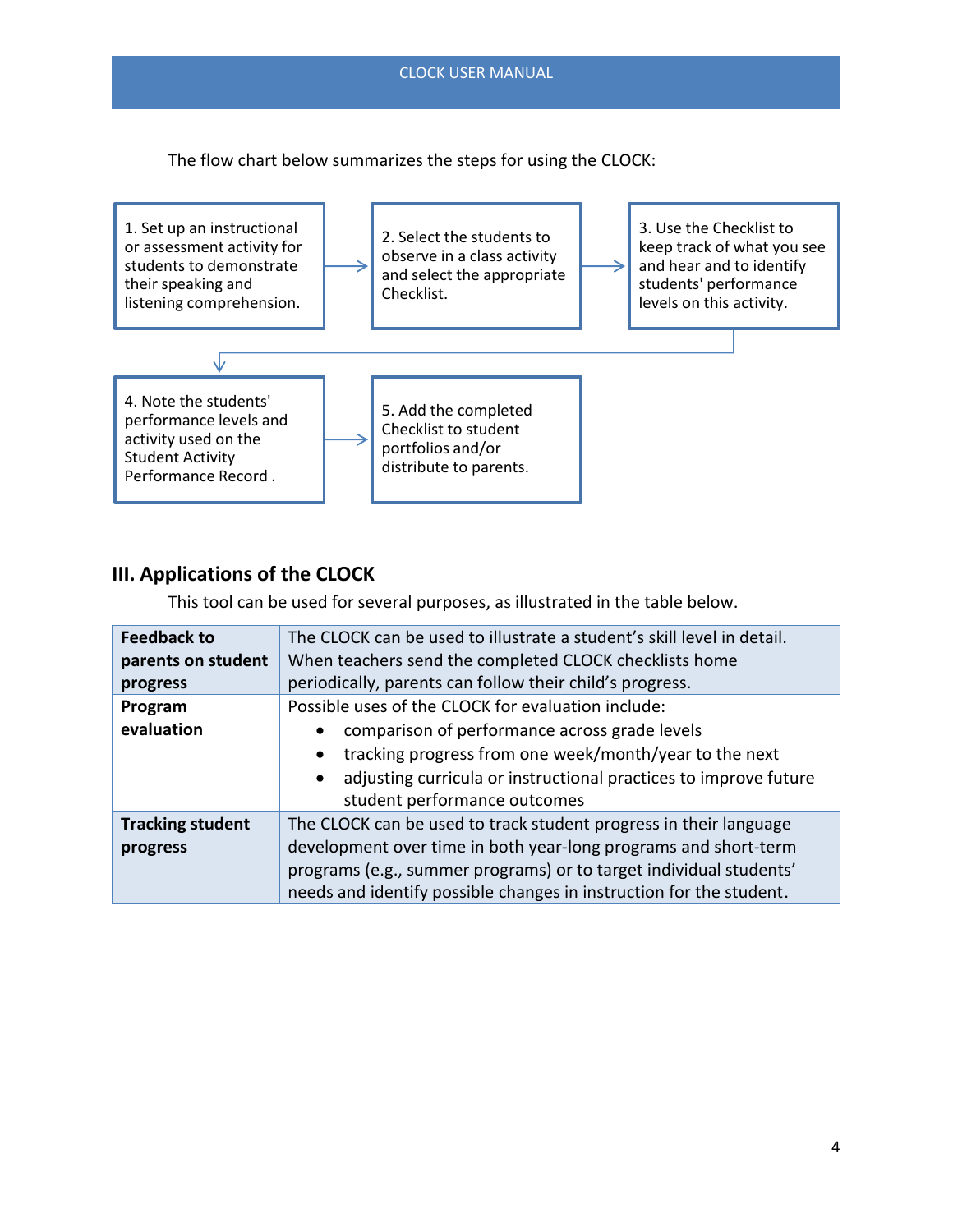#### **IV. Background and CLOCK Development Process**

Since the late 1980s, the Center for Applied Linguistics (CAL) has been developing assessments for young language learners. Three of these assessments are the Early Language Listening and Oral Proficiency Assessment (ELLOPA for PreK-2), the Student Oral Proficiency Assessment (SOPA for 2-8), and the CAL Oral Proficiency Examination (COPE for 6-8). The purpose of these instruments is to determine the highest proficiency levels in speaking and listening comprehension that students can demonstrate during an assessment interview. These assessments are rated using rubrics based on the *ACTFL Oral Proficiency Guidelines for Speaking and Listening* (ACTFL 1999, 1986) and the *ACTFL Performance Descriptors for Language Learners* (ACTFL 2012), which define performance in the context of the classroom and the child's developmental level.

As part of the field testing of the ELLOPA and SOPA, teachers were asked to rate their students' oral proficiency as seen in the classroom at the end of the school year. Adapted forms of either the ELLOPA Rating Profile or the COPE/SOPA Rating Scale were provided to the teachers for gathering information as they observed their students' classroom performance. These observation forms were designed to include the sublevel descriptors from the rubrics and fields for entering the student's name, school, date of observation, and notes. The teachers were asked to read the proficiency level descriptions and circle the sublevels that best described the language a student was using when observed in the classroom. This adaptation of the rating rubrics resulted in the Teacher Observation Matrix-SOPA or TOM-SOPA. A toolkit was designed to show teachers how to use the TOM-SOPA. Generally, the TOM-SOPA is most useful for teachers who have a background in the ELLOPA/SOPA and/or training in the ACTFL Proficiency Guidelines, and/or who teach in year-round, articulated programs.

In addition to developing summative and formative oral proficiency assessments, CAL has provided annual assessment training for teachers and administrators of STARTALK programs since 2008. During this process CAL has become familiar with the challenges of assessing students in STARTALK language programs, which are typically short in duration. In October 2013, CAL applied for a STARTALK infrastructure grant to develop a classroom-based